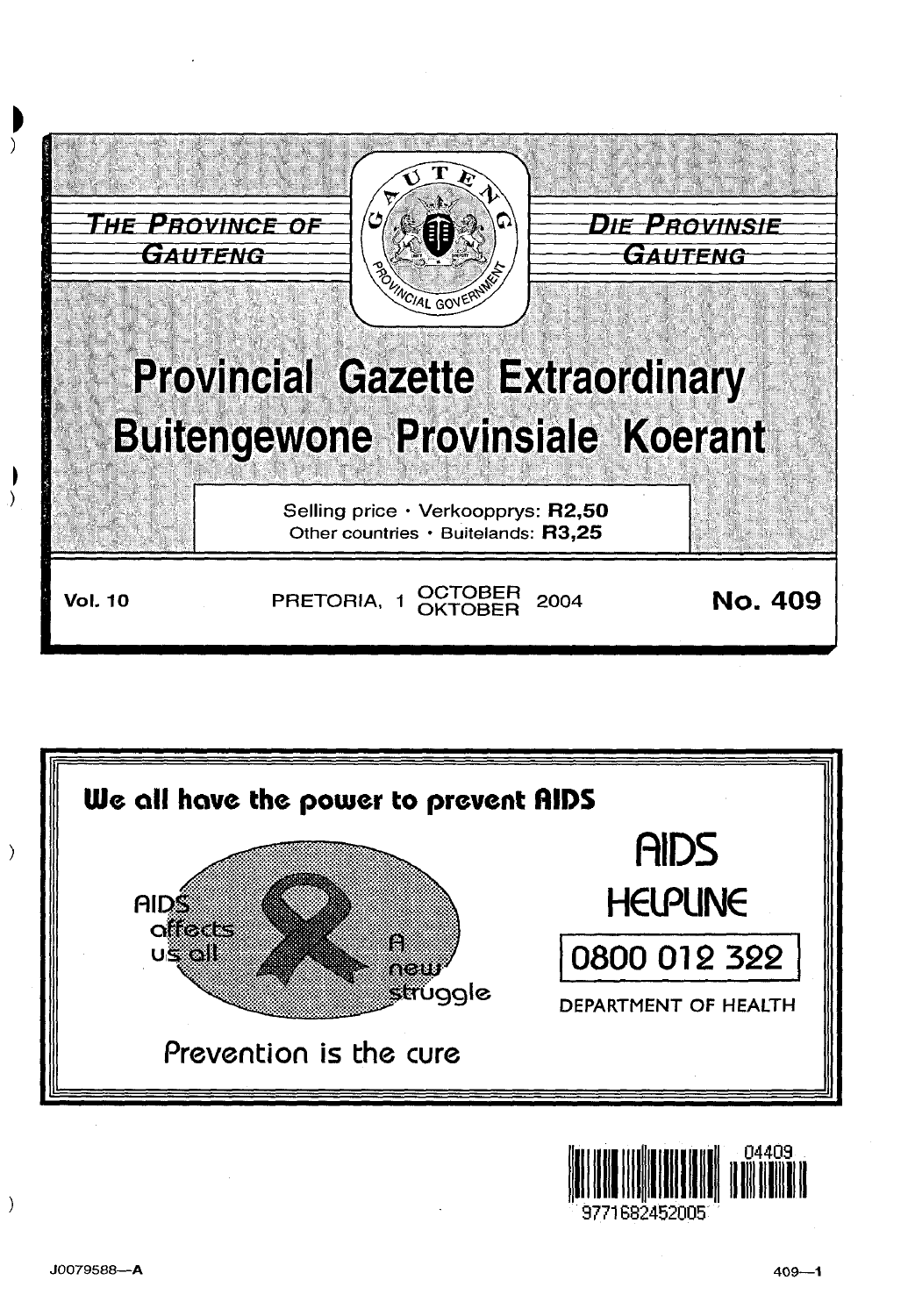## **CONTENTS • INHOUD**

no.<br>No. 1986 - Page Gazette Page Gazette<br>No. No.

#### **LOCAL AUTHORITY NOTICE**

2071 Town-planning and Townships Ordinance (15/1986): City of Tshwane Metropolitan Municipality: Centurion Amendment Scheme 1180 ............................................................................................................................................ . 3 409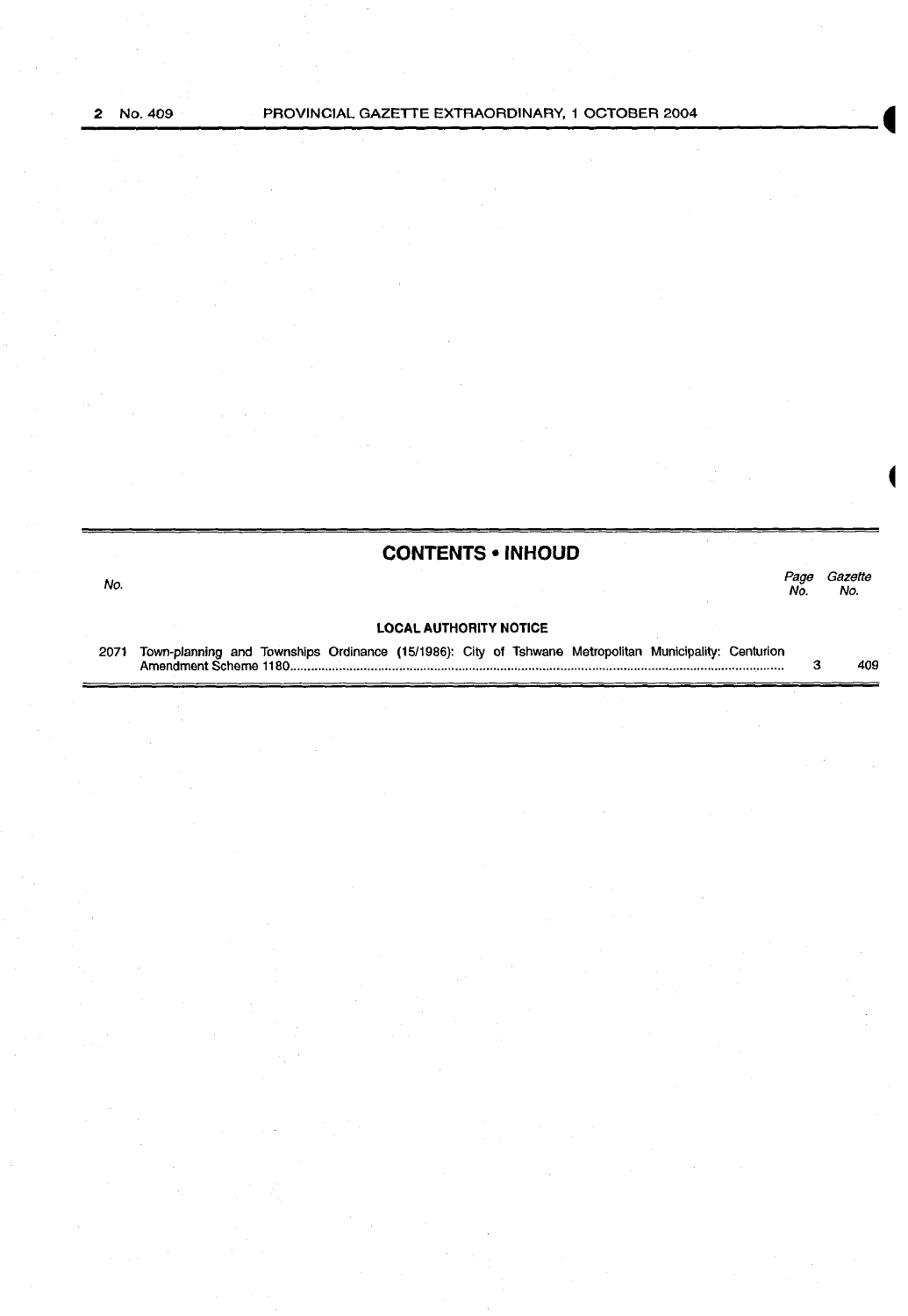## **LOCAL AUTHORITY NOTICE**

## LOCAL AUTHORITY NOTICE 2071

#### CITY OF TSHWANE METROPOLITAN MUNICIPALITY

## CENTURION AMENDMENT SCHEME 1180

It is hereby notified in terms of the provisions of section 125 (1) of the Town-planning and Townships Ordinance, 1986 (Ordinance 15 of 1986), that the City of Tshwane Metropolitan Municipality has approved an amendment scheme with regard to the land in the township of Kosmosdal Extension 51, being an amendment of the Centurion Town-planning Scheme, 1992.

Map 3 and the scheme clauses of this amendment scheme are filed with the Acting General Manager: Legal Services, and are open to inspection during normal office hours.

This amendment is known as Centurion Amendment Scheme 1180.

(16/3/1/1078) Acting General Manager: Legal Services

## PLAASLIKE BESTUURSKENNISGEWING 2071 STAD TSHWANE METROPOLITAANSE MUNISIPALITEIT

### CENTURION WYSIGINGSKEMA 1180

Hierby word ingevolge die bepalings van artikel 125 (1) van die Ordonnansie op Dorpsbeplanning en Dorpe, 1986 (Ordonnansie 15 van 1986), bekend gemaak dat die Stad Tshwane Metropolitaanse Munisipaliteit 'n wysigingskema met betrekking tot die grond in die dorp Kosmosdal Uitbreiding 51, synde 'n wysiging van die Centurion-dorpsbeplanningskema, 1992, goedgekeur het.

Kaart 3 en die skemaklousules van hierdie wysigingskema word deur die Waarnemende Hoofbestuurder: Regsdienste, in bewaring gehou en le gedurende gewone kantoorure ter insae.

Hierdie wysiging staan bekend as Centurion-wysigingskema 1180.

(16/3/1/1 078) Waarnemende Hoofbestuurder: Regsdienste

## CITY OF TSHWANE METROPOLITAN MUNICIPALITY

### DECLARATION OF KOSMOSDAL EXTENSION 51 AS APPROVED TOWNSHIP

In terms of section 103 of the Town-planning and Townships Ordinance, 1986 (Ordinance No. 15 of 1986), the City of Tshwane Metropolitan Municipality hereby declares the Township of Kosmosdal Extension 51 to be an approved township, subject to the conditions as set out in the Schedule hereto.

(16/3/1/1 078)

#### **SCHEDULE**

CONDITIONS UNDER WHICH THE APPLICATION MADE BY SAFRICH RPP JV (PTY) LTD IN TERMS OF THE PROVISIONS OF CHAPTER 3 OF THE TOWN-PLANNING AND TOWNSHIPS ORDINANCE, 1986 (ORDINANCE NO 15 OF 1986), FOR PERMISSION TO ESTABLISH A TOWNSHIP ON PORTION 291 (A PORTION OF PORTION 290) OF THE FARM OLIEVENHOUTBOSCH 389 JR, PROVINCE OF GAUTENG, HAS BEEN GRANTED.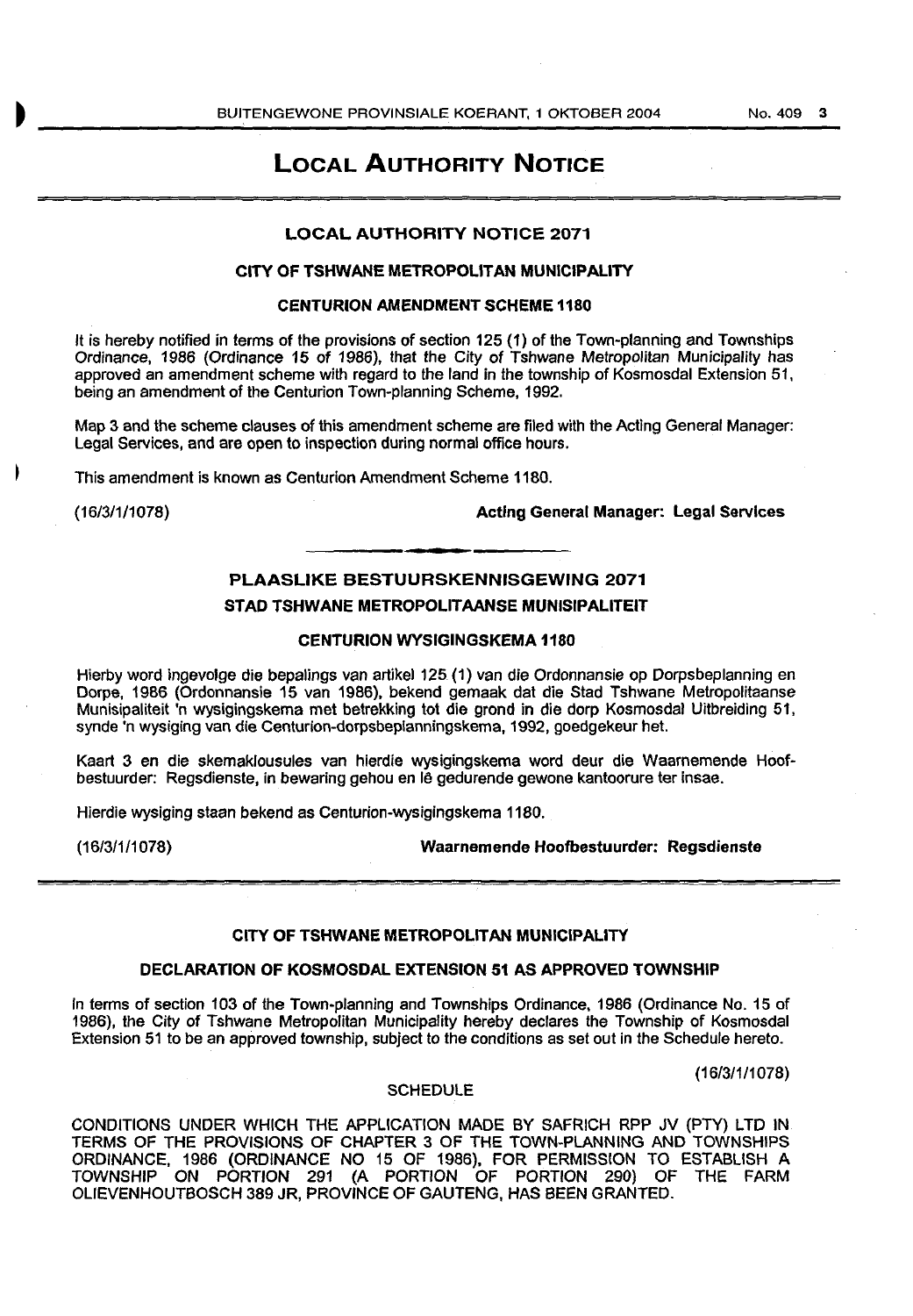#### 1. CONDITIONS OF ESTABLISHMENT

1.1 NAME

The name of the township shall be Kosmosdal Extension 51.

1.2 DESIGN

The township shall consist of erven, parks and streets as indicated on General Plan SG No 3698/2004.

## 1.3 DISPOSAL OF EXISTING CONDITIONS OF TITLE

All erven shall be made subject to existing conditions and servitudes, if any, including the reservation of the rights to minerals, but excluding the following:

(a) The following servitude which only affects Erven 2042 and 2043:

3B Kragtens Notariële Akte Nr K839/1971S is die reg aan Eskom verleen om elektrisiteit oor die hierin gemelde eiendom te vervoer tesame met bykomende regte en onderhewig aan die kondisies soos meer volledig sal blyk uit gesegde Notariele Akte geregistreer op die 21 ste Julie 1971.

(b) The following servitude which affects Rooihuiskraal Road only:

3C By virtue of Notarial Deed of servitude K3602/97S dated 6 June 1997 the within mentioned property is subject to a perpetual servitude for Municipal purposes and a right of way, 2867 square meter in extent, as indicated by the figures ABCDEF on SG 5278/96 with ancillary rights in favour of the Town Council Centurion as will more fully appeal from the said Notarial Deed."

(c) Subject to a 3 metre wide servitude for sewer purposes in favour of the local authority which only affects Erf 2156, Rietspruit Road and Erven 2157 (Park) and 2158 (Park).

## 1.4 PRECAUTIONARY MEASURES

The township owner shall at its own expense, make arrangements with the local authority, in order to ensure that:

- (a) water will not dam up, that the entire surface of the dolomite area/s is drained properly and that streets are sealed effectively with tar, cement or bitumen; and
- (b) trenches and excavations for foundations, pipes and cables or for any other purposes, are properly refilled with damp soil in layers not thicker than 150 mm, and compacted until the same grade of compaction as that of the surrounding material is obtained.

#### 1.5 DEMOLITION OF BUILDINGS AND STRUCTURES

The township owner shall It its own expense cause all existing buildings and structures situated within the building line reserves, side spaces or over common boundaries to be demolished to the satisfaction of the Local Authority, when required by the Local Authority to do so.

1.6 REMOVAL OR REPLACEMENT OF MUNICIPAL AND/OR TELKOM SERVICES

If, by reason of the establishment of the township, it should become necessary to remove or replace any existing municipal or Telkom services, the cost thereof shall be borne by the township owner.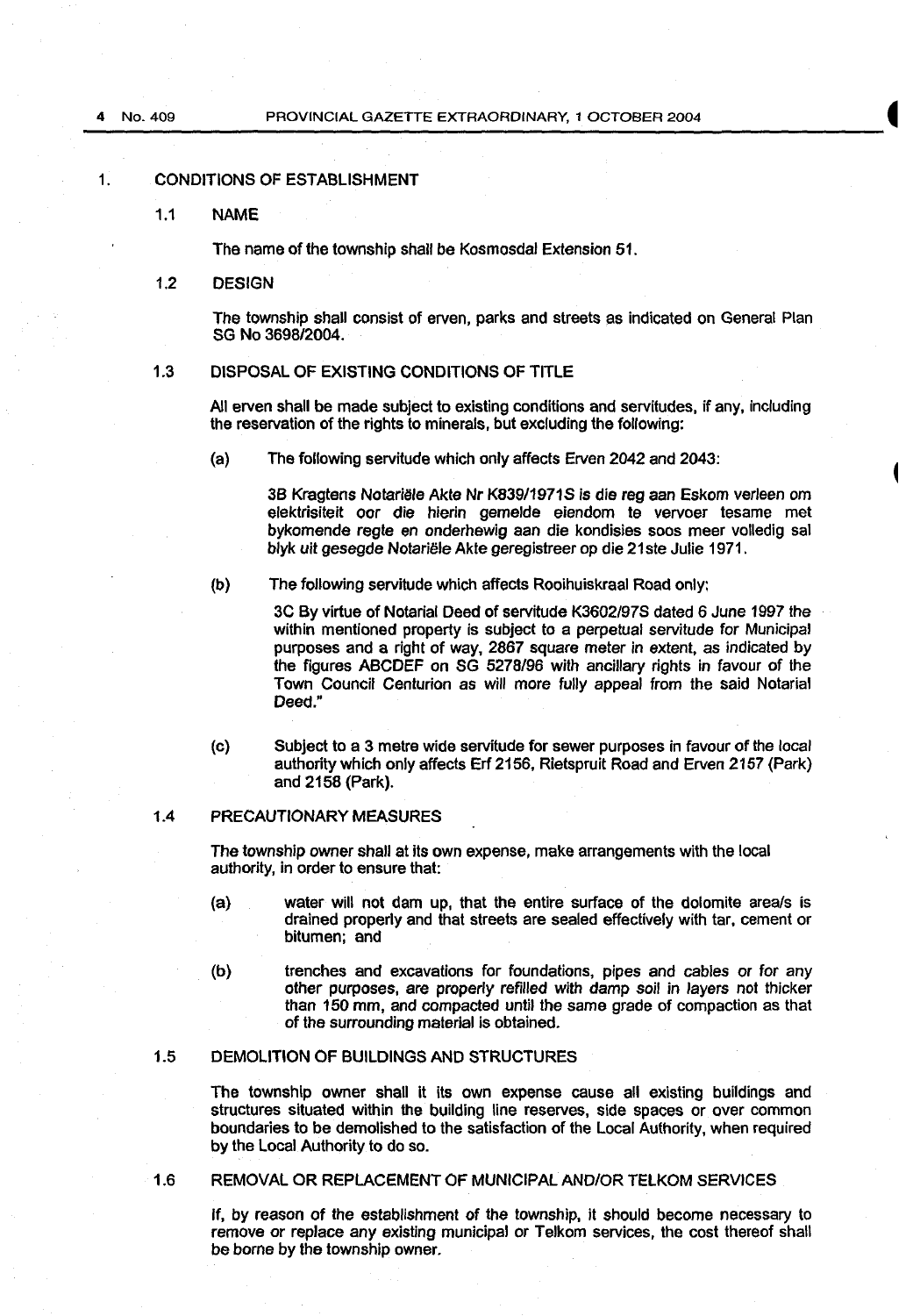## 1.7 THE DEVELOPERS OBLIGATION

## 1.7.1 ASSOCIATION AND STATUTES

The developer must register a Section 21 company (homeowners' association) in terms of the provisions of the Companies Act, 1973 (Act 61 of 1973). A copy of the registered Deed of Association (CM4) and the Company's Statutes must be submitted to the City of Tshwane Metropolitan Municipality.

The Association and Statutes must clearly state that the main objective of the homeowners' association is the maintenance of the road, stormwater and electrical services of the development. The developer is deemed to be a member of the Section 21 company, with all the rights and obligations of an ordinary member, until the last erf has been transferred.

## 1.7.2 PROVISION OF ENGINEERING DRAWINGS

The developer must submit to the Municipality complete engineering drawings in respect of internal services and sewer connection points and complete engineering drawings in respect of the internal road and stormwater services as well as water and electricity services, prior to the commencement of the construction of the said services.

## 1.7.3 PROVISION OF A CERTIFICATE BY A PROFESSIONAL ENGINEER

Before any erf is transferred, the Municipality must be provided with a certificate by a Professional Engineer for water, sewerage, electricity, and the internal road and stormwater services, in which it is certified that the internal engineering services have been completed and that the engineers accept liability for the services. The Municipality may at its own discretion allow an exception in respect of the internal road and stormwater services. If this is the case, the developer must give the Municipality an undertaking that the developer will complete these services on or before a certain date and must provide the Municipality with a guarantee issued by a recognized financial institution.

No building plans will be approved before the services are completed and (if applicable) taken over by the divisions of the Service Delivery Department.

## 1.7.4 MAINTENANCE PERIOD AND GUARANTEE

A maintenance period of 12 (twelve) months commences when the last of the internal engineering services (i.e. water, sewerage, electricity, and the road and stormwater services) have been completed. The developer must:

- (a) Furnish the Section 21 company with a maintenance guarantee, issued by a recognized financial institution, in respect of poor workmanship and/or materials with regard to internal road and stormwater services and the electricity services, which guarantee must be for an amount that is equal to 5% of the contract cost of the road and stormwater sewer and 10% of the contract cost of the electrical services, and proof of this must be submitted to the Municipality.
- (b) Furnish the Municipality with a maintenance guarantee, issued by a recognized financial institution, in respect of poor workmanship and/or materials with regard to the sewer and water services, which guarantee must be for an amount that is equal to 10% of the contract cost of these services.

## 1.8 TRANSFER OF LAND TO THE SECTION 21 COMPANY

Erven 2091, 2102, 2105, 2106, 2143 and 2156 shall be transferred by and at the cost of the applicant to a homeowners' association (Section 21 Company), registered in terms of the Companies Act, 1973.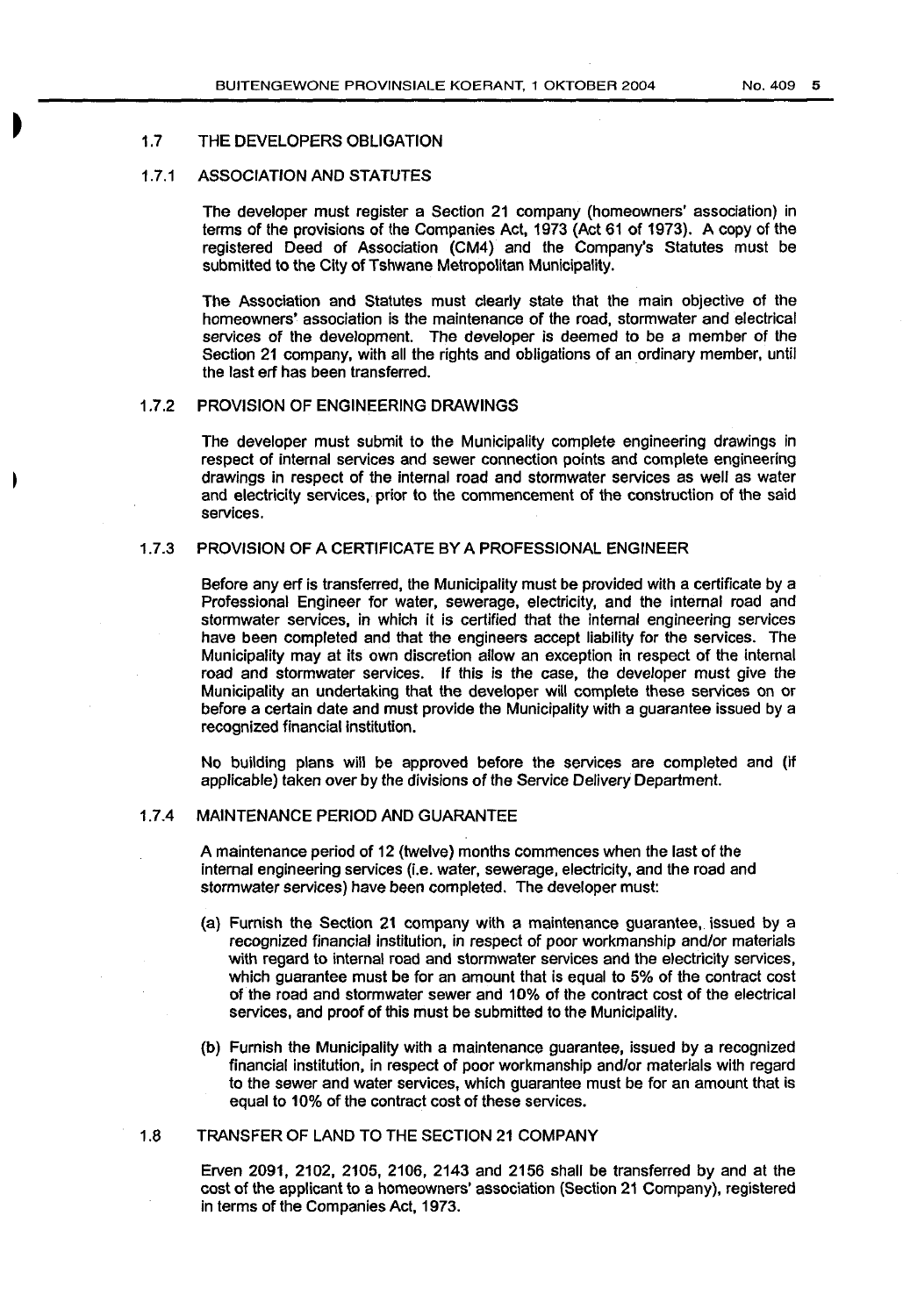#### 1.9 LAND FOR MUNICIPAL PURPOSES

Erven 2157 and 2158 and Erven 2042 and 2043 shall be transferred to the Local Authority by and at the expense of the township owner as Parks and erven for Municipal Purposes respectively.

## 2. CONDITIONS OF TITLE

The erven mentioned below shall be subject to the conditions as indicated, laid down by the City of Tshwane Metropolitan Municipality in terms of the provisions of the Town-planning and Townships Ordinance, 1986 (Ordinance 15 of 1986):

- 2.1 ALL ERVEN WITH THE EXCEPTION OF ERVEN 2063, 2079, 2091, 2102, 2105, 2106, 2143, 2156,2157 AND 2158
- (a) The erf shall be subject to a servitude, 2 metre wide, for municipal services (water, sewerage, electricity and stormwater) (hereinafter referred to as "the services''), in favour of the local authority, along any two boundaries, excepting a street boundary and, in the case of a panhandle erf, an additional servitude for municipal purposes, 3 metre wide, over the entrance portion of the erf, if and when required by the local authority: Provided that the local authority may waive any such servitude.
- (b) No buildings or other structures may be erected within the aforesaid servitude area and no trees with large roots may be planted within the area of such servitude or within a distance of 2 metre from it.
- (c) The City of Tshwane Metropolitan Municipality shall be entitled to temporarily deposit on the land adjoining the aforesaid servitude, any material it excavates during the laying, maintenance or removal of such services and other works which in its discretion it regards necessary, and furthermore the City of Tshwane Metropolitan Municipality shall be entitled to reasonable access to the said property for the aforesaid purpose, subject to the provision that the City of Tshwane Metropolitan Municipality shall make good any damage caused during the laying, maintenance or removal of such services and other works.
	- 2.2 ERF 2156

The entire erf is subject to a servitude for general municipal services in favour of the local authority.

## STAD TSHWANE METROPOLITAANSE MUNISIPALITEIT

#### VERKLARING VAN KOSMOSDAL UITBREIDING 51 TOT GOEDGEKEURDE DORP

lngevolge artikel 103 van die Ordonnansie op Dorpsbeplanning en Dorpe, 1986 (Ordonnansie No 15 van 1986), verklaar die Slad Tshwane Metropolitaanse Munisipaliteit hierby die dorp Kosmosdal Uitbreiding 51 lot 'n goedgekeurde dorp, onderworpe aan die voorwaardes uiteengesit in die bygaande Bylae.

(161311/1078)

### BYLAE

STAAT VAN VOORWAARDES WAAROP DIE AANSOEK GEDOEN DEUR SAFRICH RPP JV (PTY) LTD INGEVOLGE DIE BEPALINGS VAN HOOFSTUK 3 VAN DIE ORDONNANSIE OP DORPSBEPLANNING EN DORPE, 1986 (ORDONNANSIE NO 15 VAN 1986), OM TOESTEMMING OM 'N DORP OP GEDEELTE 291('N GEDEELTE VAN GEDEELTE 290) VAN DIE PLAAS OLIEVENHOUTBOSCH 389 JR, GAUTENG, TE STIG, TOEGESTAAN IS.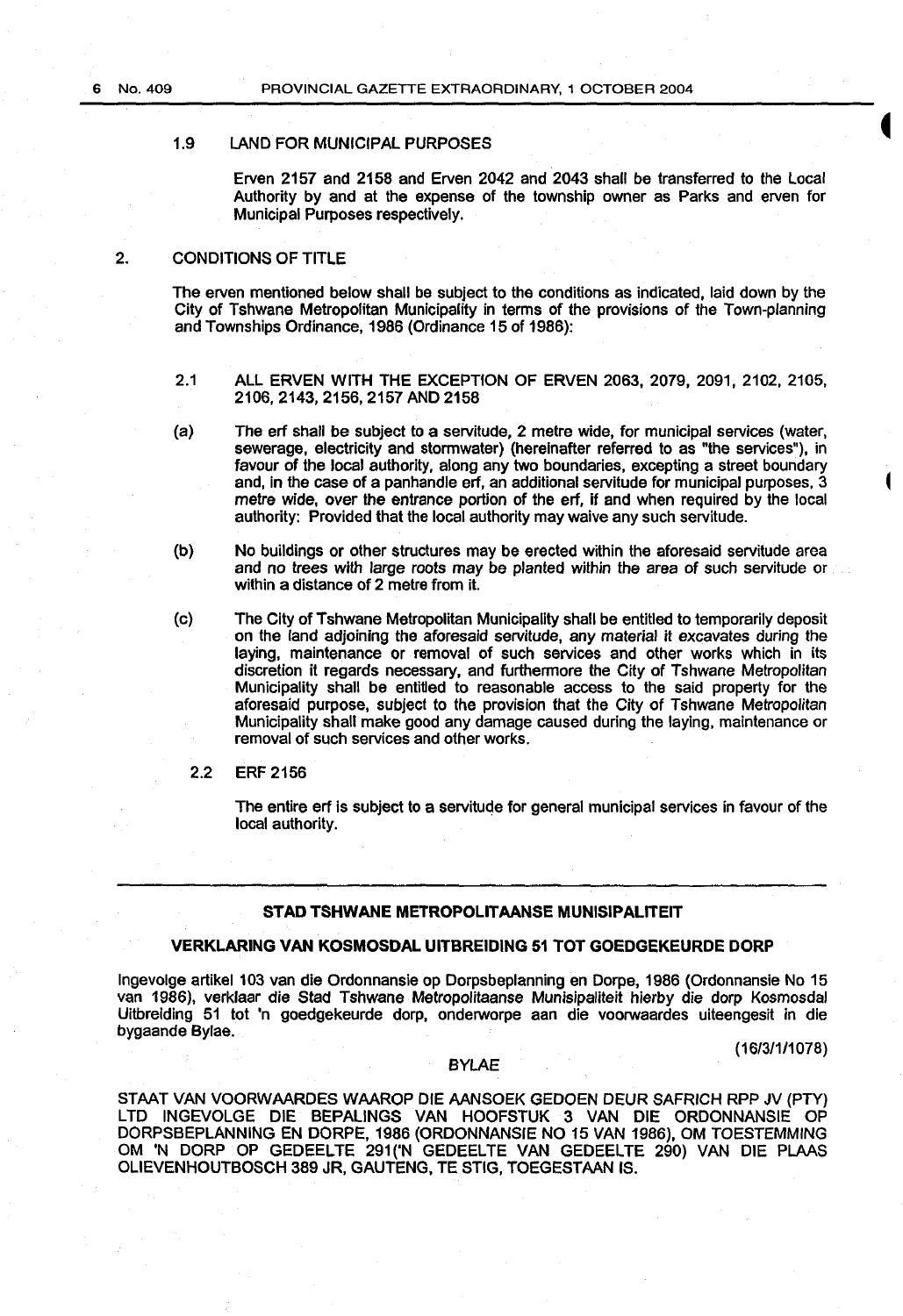#### 1. STIGTINGSVOORWAARDES

1.1 NAAM

Die naam van die dorp is Kosmosdal Uitbreiding 51.

1.2 ONTWERP

Die dorp bestaan uit erwe, parke en strata soos aangedui op Algemene Plan LG No 3698/2004.

#### 1.3 BESKIKKING OOR BESTAANDE TITELVOORWAARDES

Aile erwe moet onderworpe gemaak word aan bestaande voorwaardes en serwitute, as daar is, met inbegrip van die voorbehoud van die regte op minerale, maar uitgesonderd die volgende:

(a) Die volgende serwitute wat slegs Erwe 2042 en 2043 raak:

3B Kragtens Notariële Akte Nr K839/1971S is die reg aan Eskom verleen om elektrisiteit oor die hierin gemelde eiendom te vervoer tesame met bykomende regte en onderhewig aan die kondisies soos meer volledig sal blyk uit gesegde Notariele Akte geregistreer op die 21ste Julie 1971.

(b) Die volgende serwituut wat slegs Rooihuiskraalweg raak:

3C By virtue of Notarial Deed of servitude K3602/97S dated 6 June 1997 the within mentioned property is subject to a perpetual servitude for Municipal purposes and a right of way, 2867 square meter in extent, as Indicated by the figures ABCDEF on SG 5278/96 with ancillary rights in favour of the Town Council Centurion as will more fully appeal from the said Notarial Deed."

(c) Onderworpe aan 'n 3 meter bree serwituut vir die doeleindes van riolering ten gunste van die plaaslike owerheid, wat slegs Erf 2156, Rietspruitweg en Erwe 2157 (Park) en 2158 (Park) raak.

#### 1.4 VOORKOMENDE MAATREËLS

Die dorpseienaar moet op eie koste reëlings met die plaaslike bestuur tref om te verseker dat  $-$ 

- (a) water nie opdam nie, dat die hele oppervlakte van die dolomiet areas behoorlik gedreineer word en dat die strate doeltreffend met teer, beton of butimen geseël word; en
- (b) slote en uitgrawings vir fondamente, pype kables of vir enige ander doeleindes behoorlik met klam grond in lae wat nie dikker as 150mm is nie, opgevul word en gekompakteer word totdat dieselfde verdigtingsgraad as wat die omliggende materiaal is, verkry is.

## 1.5 SLOPING VAN GEBOUE EN STRUKTURE

Die dorpseienaar moet op eie koste aile bestaande geboue en structure wat binne boulynreserwes, kantruimtes of oor gemeenskaplike grense geleë is, laat sloop tot bevrediging van die Plaaslike Bestuur wanneer die Plaaslike Bestuur dit vereis.

## 1.6 VERSKUIWING OF DIE VERVANGING VAN MUNISIPALE EN TELKOM DIENSTE

lndlen, as gevolg van die stigting van die dorp, dit mag nodig word om enige bestaande munisipale of Telkom dienste te verskuif, verwyder of te vervang, sal die koste daarvan deur die dorpseienaar gedra word.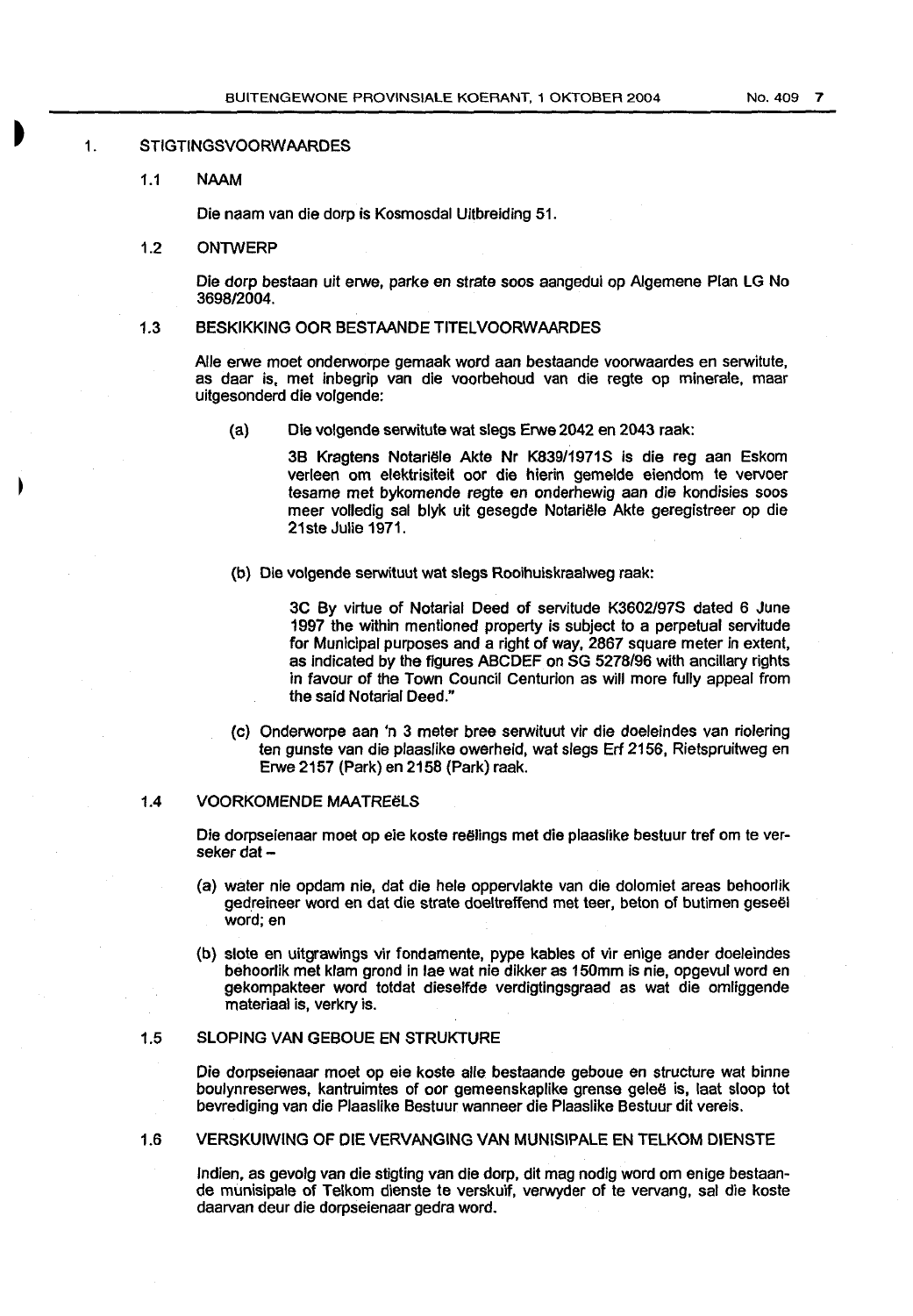## 1. 7 VERPLIGTINGE VAN DIE ONTWIKKELAARS

## 1.7 .1 AKTE VAN OPRIGTING

Die dorpseienaar moet 'n Artikel 21 Maatskappy (huiseienaarsvereniging) registreer ingevolge van die Maatskappyewet, 1973 (Wet 61 van 1973). 'n Kopie van die geregistreerde Akte van Oprigting (CM4) en die Maatskappy Statute moet ingedien word by die Stad Tshwane Metropolitaanse Munisipaliteit.

Die Akte van Oprigting moet duidelik stipuleer dat die hoofdoelwit van die Maatskappy/Huiseienaarsvereniging die instandhouding van die interne ingenieursdienste van die dorp Is (bv water, riool, elektrisiteit, paaie en stormwater riolering). Die dorpseienaar moet 'n lid van die Artikel 21 Maatskappy wees met aile regte en verpligte van 'n gewone lid tot en met die oordrag van die laaste erf.

## 1.7.2 VOORSIENING VAN INGENIEURSTEKENINGE

Die dorpseienaar moet volledige ingenieurstekening met betrekking tot die interne riooleringstelsel en rioolaansluitingspunte en volledige ingenieurstekeninge ten opsigte van die interne paaie en stormwaterriolering asook water en elektrisiteitsdienste by die Stad Tshwane Metropolitaanse Munisipaliteit indien alvorens konstruksie aan enige van die gemelde dienste begin mag word.

### 1.7.3 VOORSIENING VAN 'N SERTIFIKAAT DEUR 'N PROFESSIONELE INGENIEUR

'n lngenieursertifkaat onderteken deur 'n Professionele lngenieur moet by die Stad van Tshwane Metropolitaanse Munisipaliteit ingehandig word (alvorens enige erwe oorgedra mag word) met belrekking tot water, riool, elektrisiteit en interne paaie en stormwaterriolering wat sertifiseer dat die interne ingenieursdienste voltooi is en dat die ingenieur verantwoordelikheid aanvaar vir aile dienste.

Die Munisipaliteit beskik oor die diskresie om 'n uitsondering te maak met betrekking tot interne paaie en stormwaterriolering. Indian laasgenoemde van toepassing is, moet die dorpseienaar aan die Munisipaliteit 'n ondememing gee dat die dienste voltooi sal wees teen 'n vasgestelde datum en moet die ontwikkelaar 'n waarborg dienooreenkomstig inhandig wat deur 'n erkende finansiele installing uitgereik is.

Bouplanne sal nie goedgekeur word alvorens die dienste voltooi en deur die Dienste Departmente oorgeneem is nie (indien van toepassing).

## 1.7.4 INSTANDHOUDINGSTERMYN EN WAARBORG

Na voltooiing van aile interne ingenieursdienste (bv. water, riool, elektrisiteit en die paaie en stormaterriolering) sal 'n instandhoudingstermyn van 12 (TWAALF) maande daarop van toepassing wees. Die dorpseienaar moet:

- (a) 'n lnstandhoudingswaarborg aan die Artikel 21 Maatskappy voorsien, uitgereik deur 'n erkende finansiele installing en gelykstaande aan 5% van die kontrakkoste ten opsigte van die geinstalleerde paaie en stormwaterdienste en 1 0 % van die kontrakkoste ten opsigte van die geinstalleerde elektrisiteitsdienste, welke waarborg voorsiening maak om enige defektiewe vakmanskap en/of materiale met betrekking tot die paaie en stormwaterdienste en elektrisiteitsdienste te herstel. 'n Bewys van hierdie waarborg moet by die Stad Tshwane Metropolitaanse Munisipaliteit ingehandig word.
- (b) 'n lnstandhoudingswaarborg aan. die Munisipaliteit voorsien, uitgereik deur 'n erkende finansiële instelling, welke waarborg gelykstaande moet wees aan 10% van die kontrakkoste van die geinstalleerde water en riooldienste en welke waarborg voorsiening maak om enige defektiewe vakmanskap en/of materiale met betrekking tot die water en riool dienste te herstel.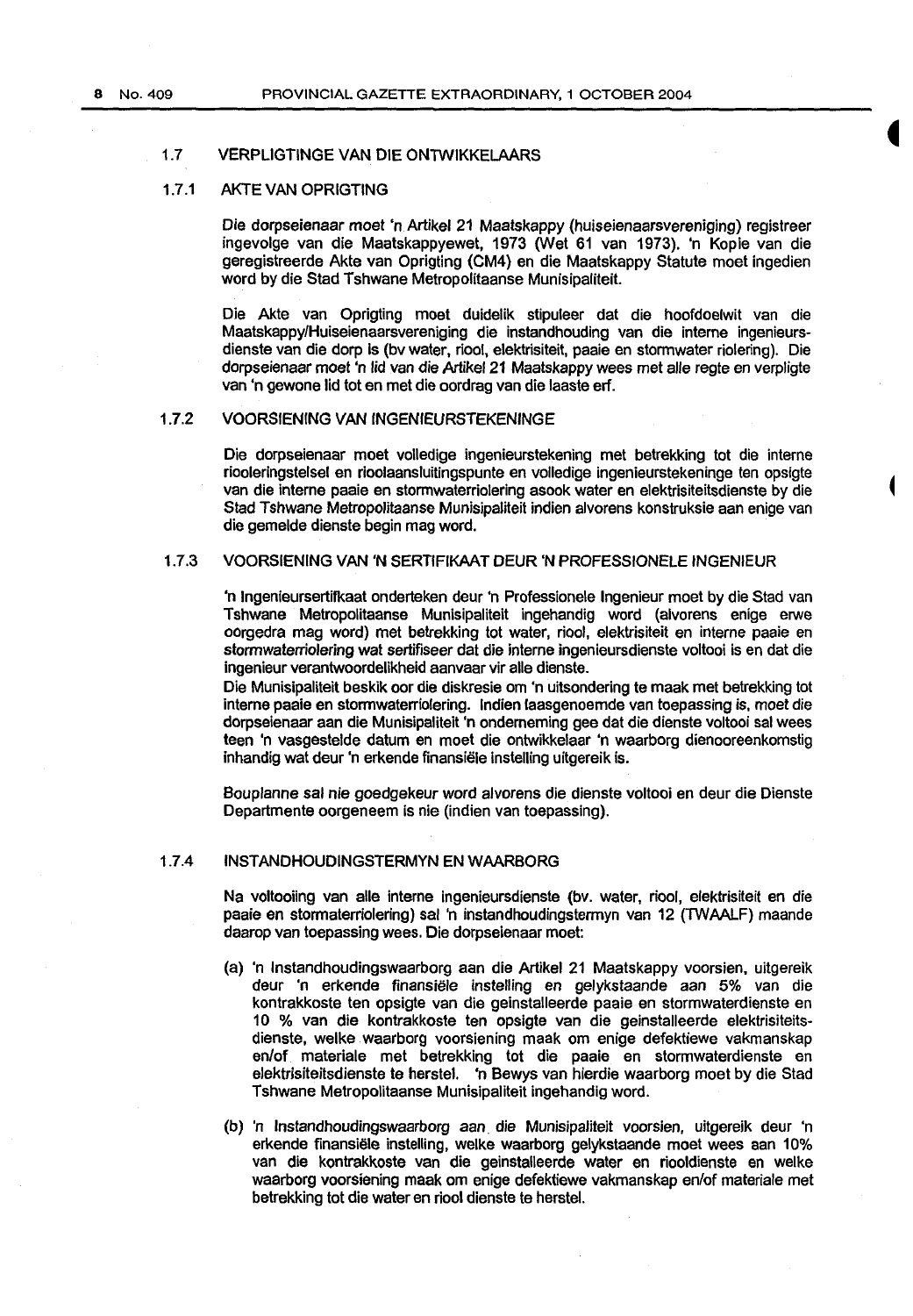## 1.8 OORDRAG VAN GROND NA DIE ARTIKEL 21 MAATSKAPPY

Erwe 2091, 2102, 2105, 2106, 2143 en 2156 moet oorgedra word deur en op koste van die applikant aan 'n huiseienaarsvereniging (Artikel 21 Maatskappy), geregistreer in terme van die Maatskappye Wet, 1973.

### 1.9 GROND VIR MUNISIPALE DOELEINDES

Erwe 2157 en 2158 en Erwe 2042 en 2043 moe! deur en op koste van die dorpseienaar aan die Plaaslike Bestuur as Parke en erwe vir Munisipale Doeleindes oorgedra word, onderskeidelik.

## 2. TITELVOORWAARDES

Die erwe hieronder genoem, is onderworpe aan die voorwaardes soos aangedui, opgelê deur die Stad Tshwane Metropolitaanse Munisipaliteit ingevolge die bepalings van die Ordonnansie op Dorpsbeplanning en Dorpe, 1986 (Ordonnansie 15 van 1986):

- 2.1 ALLE ERWE MET DIE UITSONDERING VAN ERWE 2063,2079,2091,2102,2105,2106, 2143,2156, 2157 EN 2158
	- (a) Die erf is onderworpe aan 'n serwituut, 2 meter breed, vir munisipale dienste (water, riool, elektrisiteit, stormwater) (hierna "die dienste" genoem), ten gunste van die Stad Tshwane Metropolitaanse Munisipaliteit langs enige twee grense, uitgesonderd 'n straatgrens en, in die geval van 'n pypsteelerf, 'n addisionele serwituut vir munisipale doeleindes, 3 meter breed, oor die toegangsgedeelte van die erf, indien en wanneer die plaaslike bestuur dit verlang: Met dlen verstande dat die plaaslike bestuur van enige sodanige serwituut mag afsien.
	- (b) Geen geboue of ander strukture mag binne die voornoemde serwituutgebied opgerig word nie en geen grootworteibome mag binne die gebied van sodanige serwituut of binne 'n afsland van 2 meter daarvan geplant word nie.
	- (c) Die Stad Tshwane Metropolitaanse Munisipaliteit is daarop geregtig om enige materiaal wat deur hom uitgegrawe word tydens die aanleg, onderhoud of verwydering van sodanige dienste en ander werke wat hy na goeddunke noodsaaklik ag, tydelik te plaas op grond wat aan die voornoemde serwituut grens, en voorts is die Stad Tshwane Metropolltaanse Munisipaliteit geregtig op redelike toegang tot genoemde grond vir die voornoemde doel, onderworpe daaraan dat die Stad Tshwane Metropolitaanse Munisipaliteit enige skade vergoed wat gedurende die aanleg, onderhoud of verwydering van sodanige dienste en ander werke veroorsaak word.

#### 2.2 ERF 2156

Die hele erf is onderworpe aan 'n serwituut vir algemene munisipale dienste ten gunste van die plaaslike bestuur.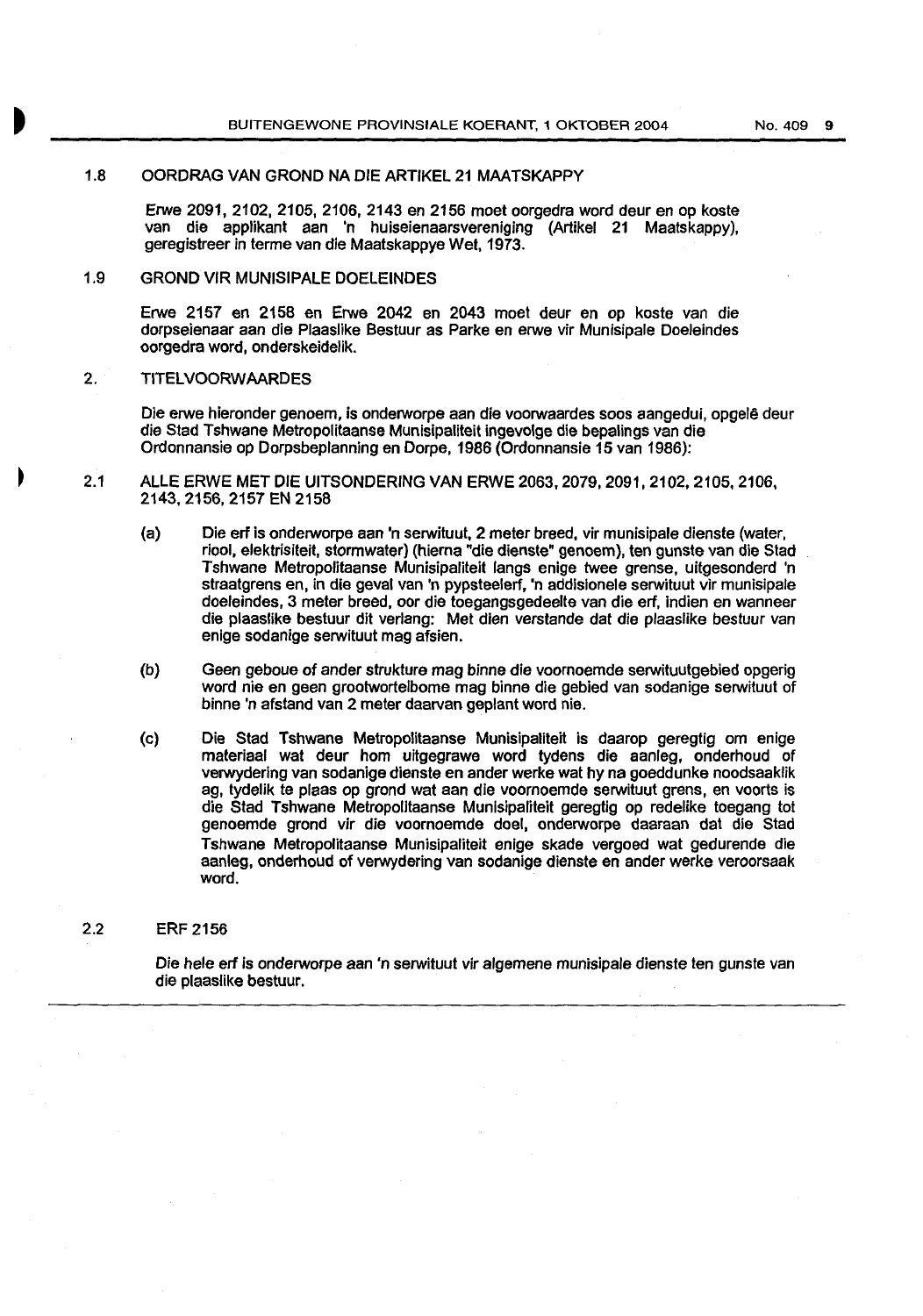10 No. 409 PROVINCIAL GAZETTE EXTRAORDINARY, 1 OCTOBER 2004

# Looking for out of print issues of Government and Provincial **Gazettes**

We can provide photocopies

## **Contact**

The National Library of South Africa, Pretoria Campus PO Box 397 0001 PRETORIA

## Physical address

C/o Andries and Vermeulen Streets Entrance in Andries Street

## Contact details

Tel: (012) 321-8931 Fax: (012) 325-5984 E-mail: infodesk@nlsa.ac.za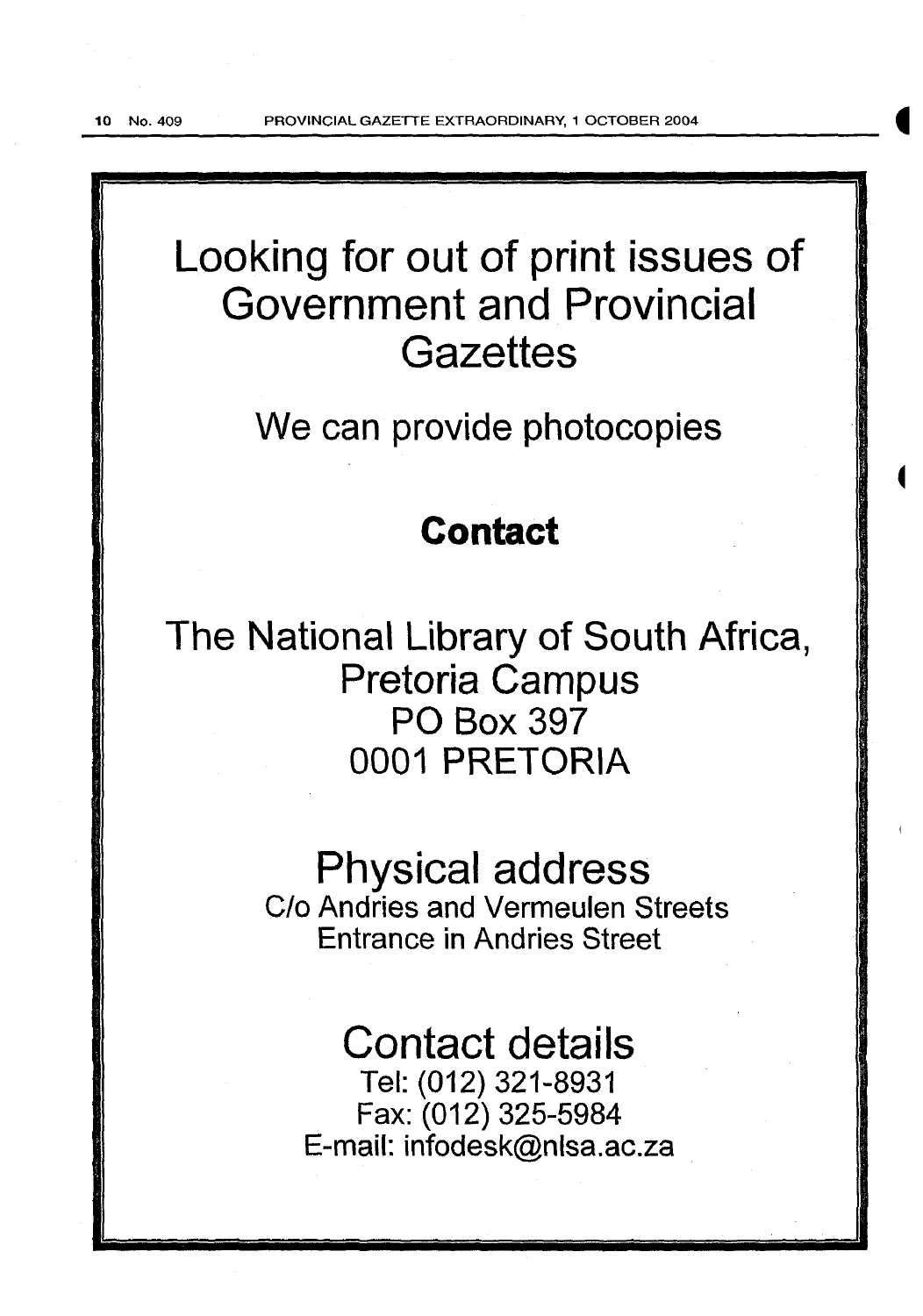



# **www. 5H GdZEHE5.co.za** ••••••••••••••••••••••••

*A* **new information Portal keeping you up to date with news, legislation, the Parliamentary programme and which is the largest pool of SA Gazette information available on the Web.** 

- Easily accessible through the www!
	- Government Gazettes- from January 1994
	- Compilations of all Indexes pertaining to the past week's Government Gazettes
	- All Provincial Gazettes -from September 1995
	- Parliamentary Bills as of January 1999
- Available in full-text, with keyword searching
- Sabinet Online scans, formats, edits and organize information for you. Diagrams and forms included as images.
- No stacks of printed gazettes- all on computer. Think of the storage space you save.
- Offers Bill Tracker- complementing the SA Gazettes products.

For easy electronic access to full-text gazette info, subscribe to the SA Gazettes from Sabinet Online. Please visit us at www.sagazettes.co.za



Tel: (012) 643-9500, Fax: (012) 663-3543, Toll free: 0800 11 8595, e-mail: corporate@sablnet.co.za, www: http://corporate.sablnet.co.za